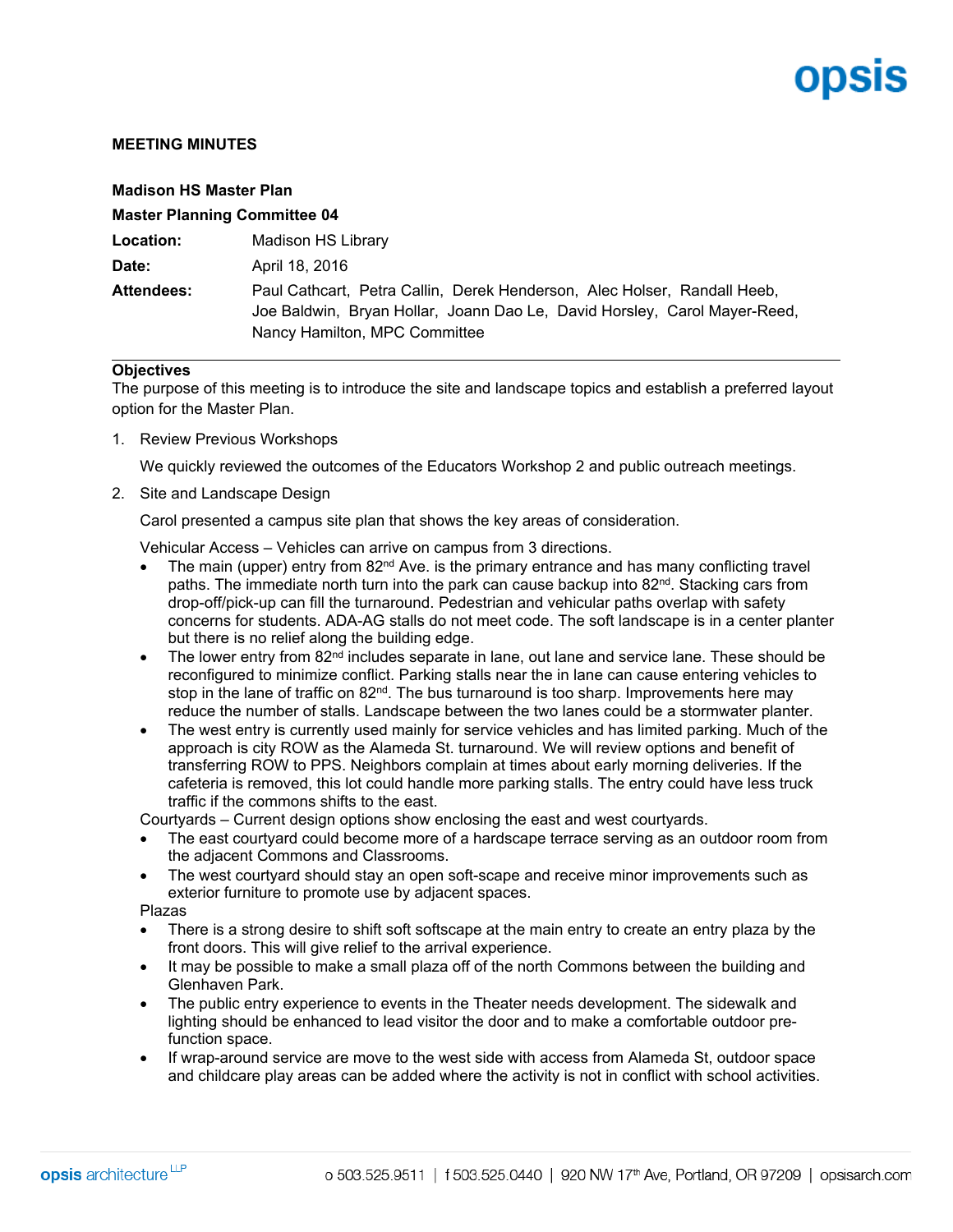- The small strip of landscape south of the lower level classrooms could be developed to support and expand the adjacent classroom space.
- Level ground south of the east main classroom wing should be heavily programmed to serve school and community functions. Class functions could include Ag Science, Biology, Culinary, and general science. The community gardens are generally perceived as good for the school as it assures people are there in off-hours keeping an eye on things. The Cobb structure is too small, rarely used and should be removed. This south facing area should include a covered outdoor classroom and greenhouse.
- The hill-side south and east of the school are not designed, unsightly and have numerous invasive species. Remediation work is needed and may include accessible ramps for exterior travel between upper and lower levels.

Fields – see athletics meeting minutes.

Voting Boards – The MPC was invited to vote for images that reflect their preferences for various outdoor spaces. See attached images.

- Plaza and Courtyards:
- Gardens and outdoor learning:
- Stormwater and Eco-Roofs:
- 3. School Layout Workshop

Opsis/Dao developed three design options based on preferences of the MPC and Educators workshops. Each shows the current Cafeteria demolished and the Commons moved to the east courtyard. Each shows the one-story administration wing demolished and new "beacon" program added in this place.

- **Option 1** shows the Commons centered in the east courtyard and the Library moved to the east edge facing  $82<sup>nd</sup>$  Avenue. The new auxiliary gym is placed east of the current Gym.
- **Option 2** shows the Commons in the east courtyard but shifted towards the Park. The Library stays in its current location and a new Science Wing is located on the east edge. The new auxiliary gym is placed east of the current Gym.
- **Option 3** shows the Commons in the east courtyard but shifted towards the Park. A new Library is built in the adjacent landscape north of the Gym. A new Science Wing is located on the east edge. The new auxiliary gym is placed south of the current Gym.

### **Table Layout Summaries** (see attached images)

- 1. Table 1 Preferred Option **2A**
	- a. Like Aux Gym on the east side of Main Gym
	- b. Could some science move across from library and greenhouse move into science wing?
	- c. SPED could be a safety concern bring right next to daycare Could art and SPED flip?
		- i. Art would be quieter, therefore less disturbing to daycare
		- ii. Art students could collaborate and do art projects with kids
	- d. Mat room is too stinky for main level
	- e. Like the idea of integrating athletics into main building, but maybe it's a less active / sweaty and more 'mindful' program (i.e. Yoga, Thai Chi, etc).
- 2. Table 2 Preferred Option **2A** (with Opt 2B Aux Gym)
	- a. Commons
		- i. Would like to be able to see out to Glenhaven Park during lunch.
		- ii. Would like to be able to eat lunch outside
	- b. Library
		- i. Preferred Library in central location where it currently is
		- ii. One benefit of not having it at the end of a wing is that you don't have the issue of noisy classes of students disturbing other classes on their way to the library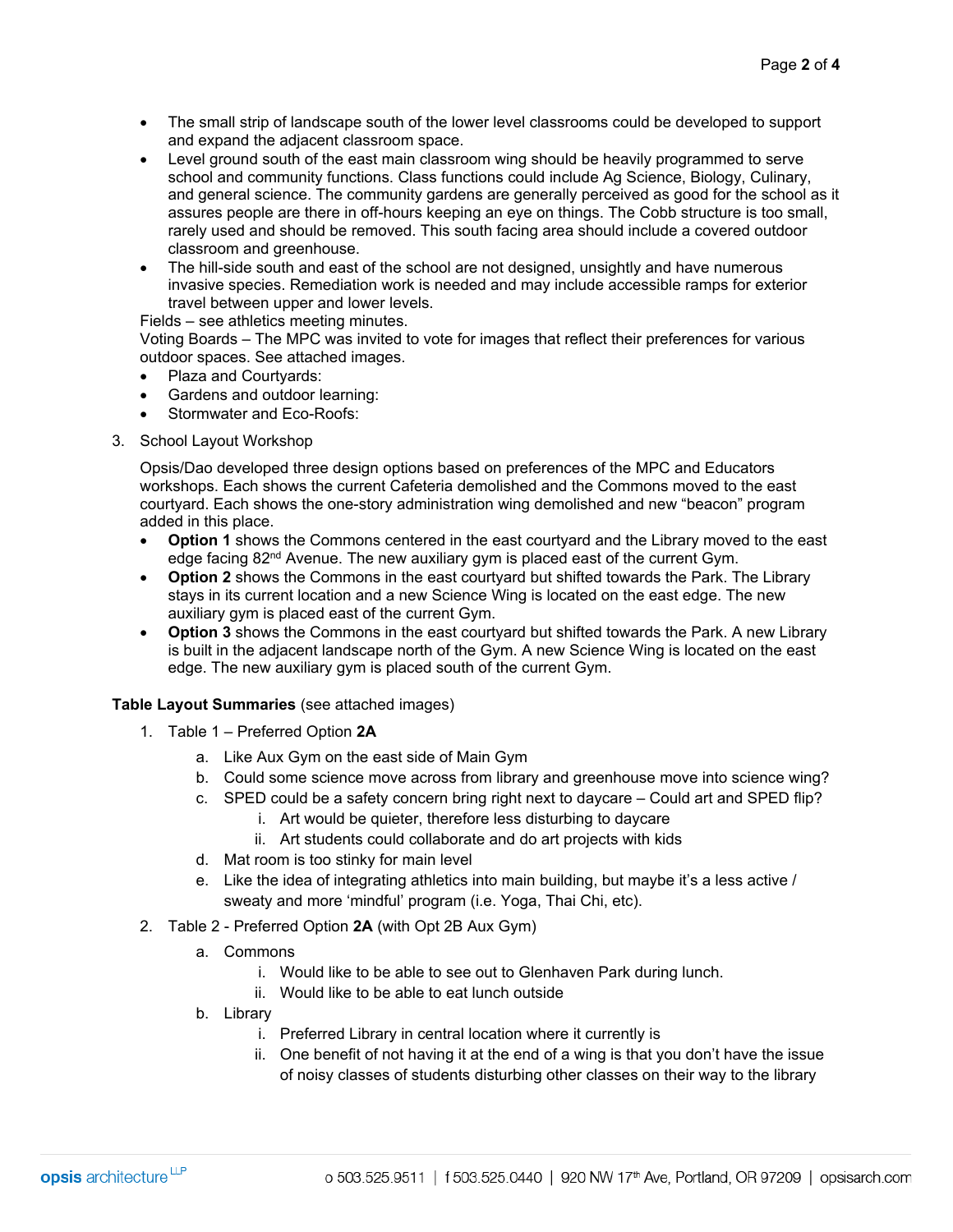- iii. Like Library staying where it is and allowing for more useable garden space (vs Option 2B library location)
- c. Lower Level
	- i. Wondering if Teen Parent Services could be on lower level and could still have outdoor play area for daycare
	- ii. Could dance/wrestling occupy part of lower level?
	- iii. Concerned about lack of supervision in extending learning in dead-end basement hallway
	- iv. Athletics in basement would have good access to loading dock.
- d. South Learning Gardens
	- i. Would like to keep as much of existing garden space as possible our agriculture program is growing.
	- ii. That space would be great for our BBQs
- e. Courtyard
	- i. Like the idea of hardscape courtyard outside commons
	- ii. Students would definitely like to eat outside
- f. Would like art gallery
- g. Concerned about putting classrooms near Band / Choir they sometimes practice marching band right outside their classrooms and are very noisy
- h. Like science as a wing
- i. Like Community resources & Wrap-Around Services on west wing
- j. Love athletic club house A+ idea
- k. Like the location of the athletic training, but would like athletic training room to be bigger
- l. Like the idea of shared maker space
- 3. Table 4 Preferred Option **2A** (with Opt 2B Aux Gym)
	- a. Could Mat room be on lower floor?
	- b. Science wing feels lopsided
	- c. Prefer less expensive gym option
	- d. Don't have a strong preference between library vs science wing location
	- e. Love athletics club house idea
	- f. Like Maker space opening out to courtyard
	- g. Like Library in center of building
- 4. Table 5 Preferred Option **2A**
	- a. Liked Commons having more direct connection to Courtyard.
	- b. Conceptually like the idea of having more hallway and extended learning spaces have a direct connection to the courtyard
	- c. Leaning more towards library out on corner
		- i. Could we have the Maker space out on the corner instead?
	- d. Could Aux Gym be more connected with Main Gym?
	- e. Lockers how are they distributed throughout the building?
		- i. Maybe they are more consolidated so a student would not have to travel across the building to get their stuff if it is out of the way of their class
		- ii. Could we have some temporary storage areas (besides lockers) where students could store their stuff between classes?
	- f. West courtyard currently a substantial level change that needs to be addressed.
	- g. Would like an outdoor covered area outside of library.